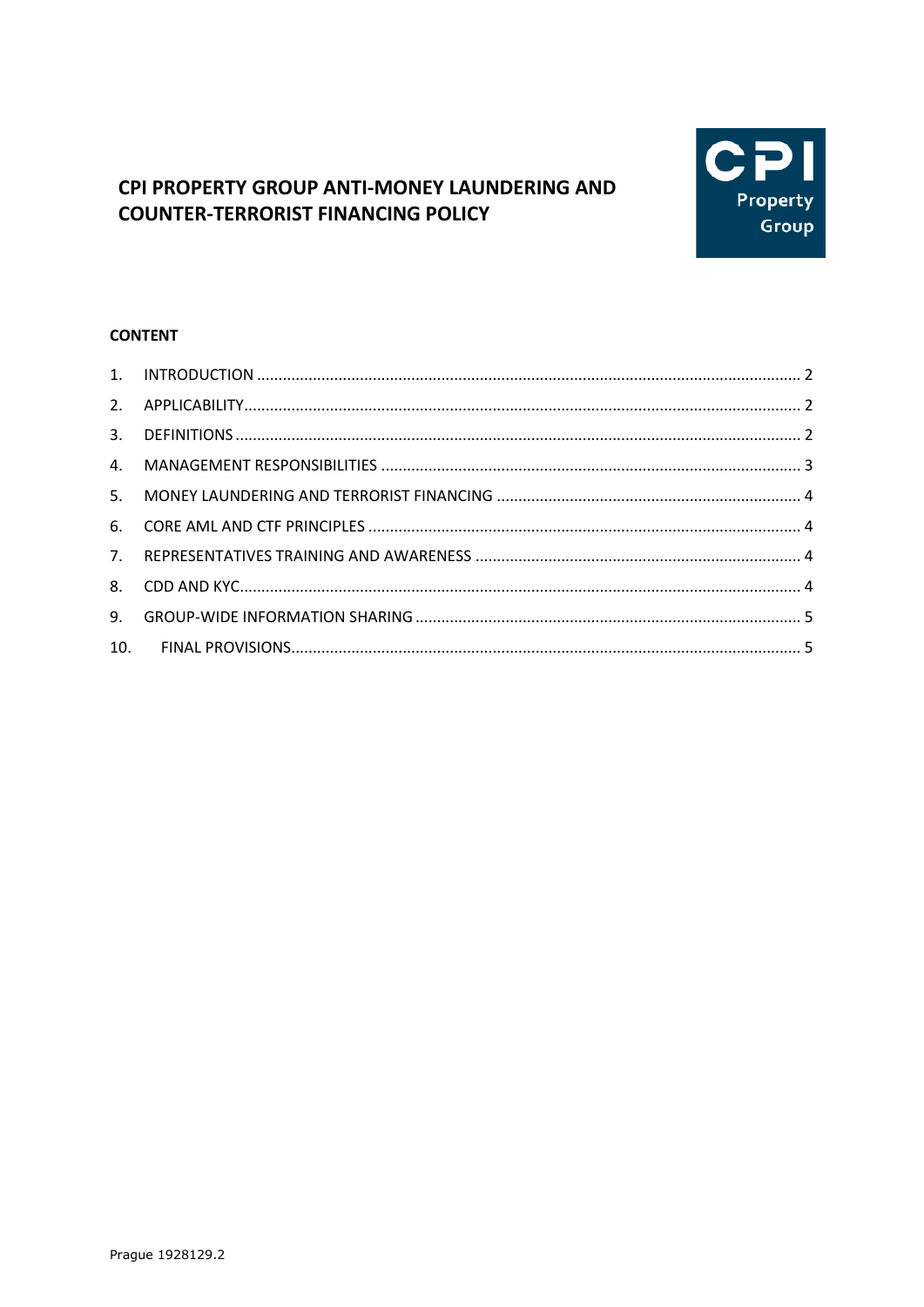### <span id="page-1-0"></span>**1. INTRODUCTION**

- 1.1 The Group operates its business in several European countries and always complies with applicable laws (including applicable laws relating to the AML and the CTF) and the Group's Code of Business Ethics and Conduct and other Group's internal rules.
- 1.2 The purpose of this Policy is, in connection and compliance with the Group's Code of Business Ethics and Conduct and other Group's internal rules, to ensure compliance of the Group with applicable laws relating to the AML and the CTF, as well as to ensure that the Representatives understand the importance of the AML and the CTF and their related responsibilities.

# <span id="page-1-1"></span>**2. APPLICABILITY**

- 2.1 This Policy applies to, and shall be observed by, all companies within the Group and their Representatives. In addition, the Group is committed to communicate this Policy to all Business Partners and Agents and ensure all of its dealings with any Business Partner or Agent to comply with this Policy.
- 2.2 The prior written approval of the Board of Directors of CPI Property Group S.A. is required for any deviation from this Policy, provided that such deviation would not breach any applicable laws.

### <span id="page-1-2"></span>**3. DEFINITIONS**

- <span id="page-1-3"></span>3.1 Unless in this Policy stated expressly otherwise or unless the context requires otherwise, the capitalized terms used in this Policy shall have the meaning ascribed to them in this Section [3.1](#page-1-3) of this Policy:
	- 3.1.1 "**Agent**" means any agent, consultant, contractor, sub-contractor and anyone other, who works on behalf of the Group, and "**Agents**" shall be construed accordingly;
	- 3.1.2 "**AML**" means anti-money laundering;
	- 3.1.3 "**AMLD**" means Directive (EU) No. 2015/849 of the European Parliament and of the Council of 20 May 2015 on the prevention of the use of the financial system for the purposes of money laundering or terrorist financing;
	- 3.1.4 "**Business Partner**" means any existing or prospective business partner of the Group, including tenants, purchasers, suppliers, lenders and joint venture collaborates, and "**Business Partners**" shall be construed accordingly;
	- 3.1.5 "**CDD**" means client due diligence;
	- 3.1.6 "**CTF**" means counter-terrorist financing;
	- 3.1.7 "**Group**" means CPI Property Group S.A. and its subsidiaries;
	- 3.1.8 "**KYC**" means rule "know your customer";
	- 3.1.9 "**PEP**" means any politically exposed person, i.e., any natural person, who is or who during last 12 months ceased to be entrusted with prominent public function, such as head of state, head of government, minister or deputy or assistant minister, member of parliament or of similar legislative bodies, member of the governing body of political party, member of supreme court, of constitutional court or of other high-level judicial body, the decisions of which are not subject to further appeal, except in exceptional circumstances, member of court of auditors or of the board of central bank, ambassador, chargés d'affaires or high-ranking officer in the armed forces, member of the administrative, management or supervisory body of state-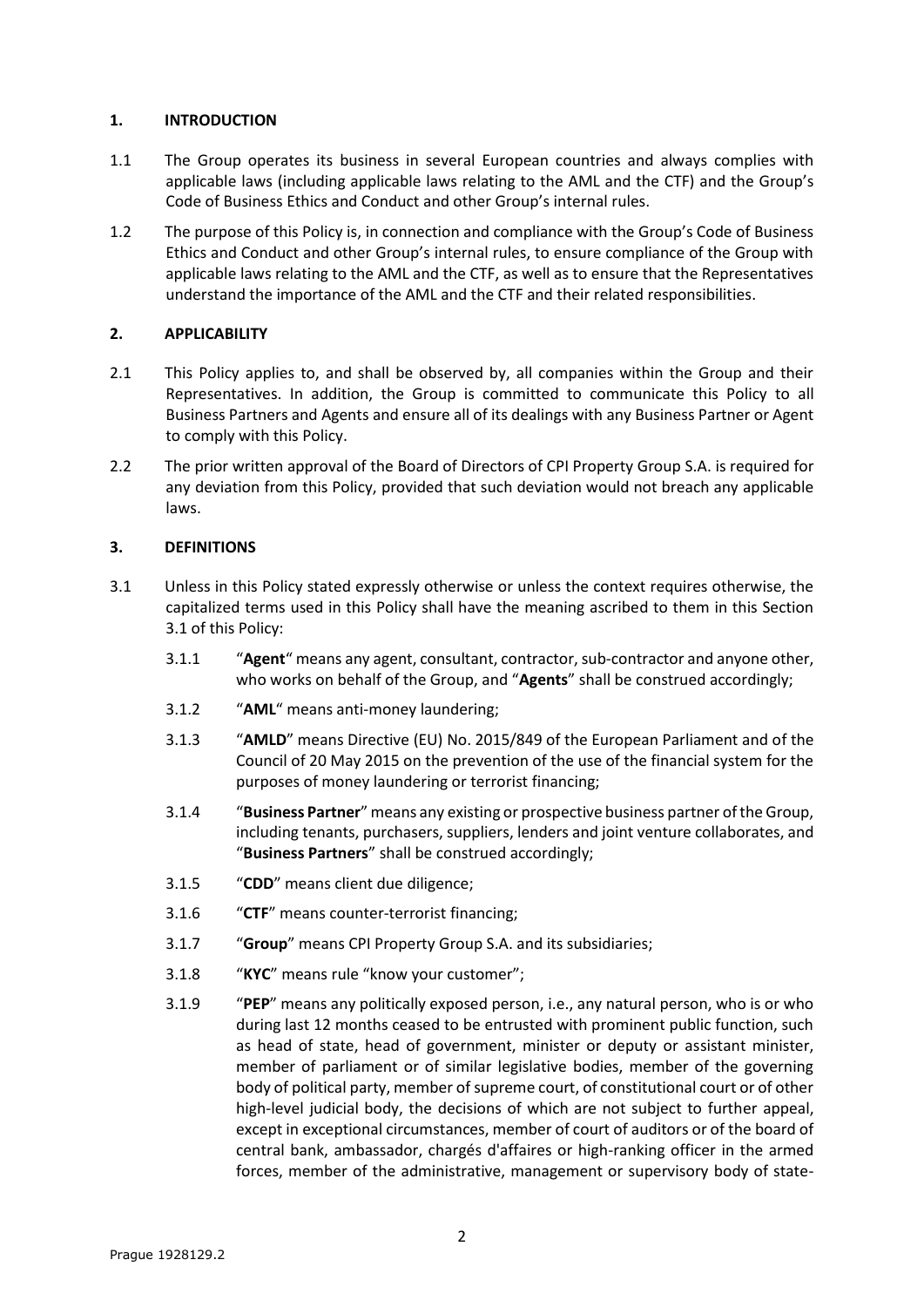owned enterprises, director, deputy director or member of the board or equivalent function of an international organisation;

- 3.1.10 "**Policy**" means this CPI Property Group Anti-Money Laundering and Counter-Terrorist Financing Policy;
- 3.1.11 "**Representative**" means any officer, director, employee or anyone other directly engaged with, and authorized to act on behalf of, the Group, and "**Representatives**" shall be construed accordingly;
- 3.1.12 "**Sanctions**" mean any measures adopted by the international organizations (including United Nations or European Union) or individual states and their respective public authorities (including USA, United Kingdom or Switzerland) that regulate the import and export of goods, services, software and technology, as well as other economic and trade restrictions or prohibitions, export controls, embargoes and international boycotts of any type;
- <span id="page-2-1"></span>3.1.13 "**UBO**" means ultimate beneficial owner, i.e., any natural person, who ultimately owns or controls the Agent, the Business Partner or any other natural person on whose behalf a transaction or activity is being conducted, and includes at least:
	- (a) in case of corporate entities, any natural person, who ultimately owns or controls a legal entity through direct or indirect ownership of a sufficient percentage of the shares or voting rights or ownership interest in that entity, including through bearer shares, or through control via other means, other than a company listed on a regulated market that is subject to disclosure requirements consistent with the European Union laws or subject to equivalent international standards, which ensure adequate transparency of ownership information, whereas a shareholding of 25 % plus one share or an ownership interest of more than 25 % held by a natural person shall be an indication of direct ownership; a shareholding of 25 % plus one share or an ownership interest of more than 25 % held by a corporate entity, which is under the control of natural person(s), or by multiple corporate entities, which are under the control of the same natural person(s), shall be an indication of indirect ownership<sup>1</sup>;
	- (b) in case of trusts, settlor(s), trustee(s), protector(s), if any, the beneficiaries, or where the individuals benefiting from the legal arrangement or entity have yet to be determined, the class of persons in whose main interest the legal arrangement or entity is set up or operates, or any other natural person exercising ultimate control over the trust by means of direct or indirect ownership or by any other means; and
	- (c) in case of legal entities such as foundations, and legal arrangements similar to trusts, any natural person holding equivalent or similar positions to those referred to in Section [3.1.13](#page-2-1)[\(b\)](#page-2-2) of this Policy.

#### <span id="page-2-2"></span><span id="page-2-0"></span>**4. MANAGEMENT RESPONSIBILITIES**

4.1 The overall responsibility for the pursuing of this Policy rests with the Board of Directors of CPI

**.** 

 $1$  This applies without prejudice to the right of the EU Member States to decide that a lower percentage may be an indication of ownership or control. Control through other means may be determined, among others, in accordance with the criteria in Article 22(1) to (5) of Directive 2013/34/EU of the European Parliament and of the Council of 26 June 2013 on the annual financial statements, consolidated financial statements and related reports of certain types of undertakings.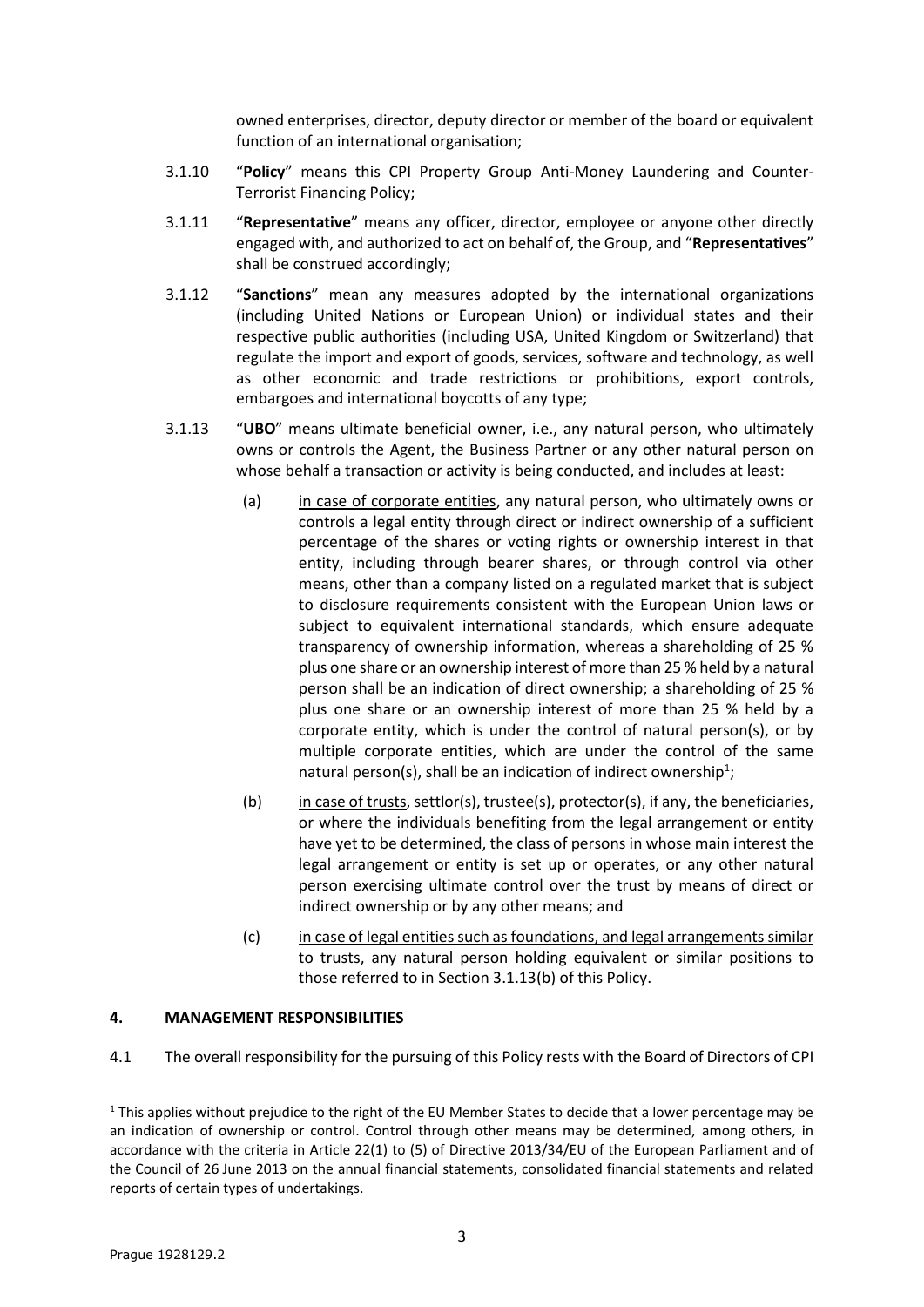Property Group S.A. that acts through the Compliance Officer of the Group. The Compliance Officer of the Group reports to the Board of Directors of CPI Property Group S.A. on a regular basis.

### <span id="page-3-0"></span>**5. MONEY LAUNDERING AND TERRORIST FINANCING**

- 5.1 Money laundering is defined broadly and includes concealing, converting, transferring, acquiring, participating in or using the proceeds of any crime. Proceeds of crime include any benefit, which flows from any criminal offence, no matter how minor or insignificant.
- 5.2 Terrorist financing may be defined as providing money or other property, whereas such money or other property is likely to be used for the purposes of terrorism or for the processes of the commission of acts of terrorism. However, such money or other property itself does not necessarily need to come from illegal proceeds or activities.

### <span id="page-3-1"></span>**6. CORE AML AND CTF PRINCIPLES**

- 6.1.1 In respect of the AML and the CTF, the Group never:
	- (a) tolerates money laundering or terrorist financing; and
	- (b) ignores or hide evidence or suspicions of money laundering or terrorist financing.
- 6.1.2 On the other hand, the Group:
	- (a) vigilantly looks out for any suspicious activity suggesting that money laundering or terrorist financing is occurring or connected to any transaction;
	- (b) reports money laundering or terrorist financing risks in its business and is committed to continually improving systems and processes to reduce money laundering and terrorist financing risk exposure;
	- (c) understands the AML and the CTF obligations and ensures that its Agents, Business Partners and their UBOs are identified in accordance with the CDD and the KYC standards and applicable laws; and
	- (d) takes any breaches of the AML and the CTF regulations and policies seriously.

# <span id="page-3-2"></span>**7. REPRESENTATIVES TRAINING AND AWARENESS**

7.1 The Group provides the AML and the CTF training to all Representatives who are, due to nature of their role in the Group, exposed to higher probability of encountering money laundering or terrorist financing in their day-to-day conduct.

#### <span id="page-3-3"></span>**8. CDD AND KYC**

- 8.1 In line with the AMLD, the Group applies three different levels of the CDD and the KYC Simplified, Standard and Enhanced, whereas:
	- 8.1.1 Simplified level is applied, where the Agent or the Business Partner poses a very low risk of money laundering or terrorist financing (e.g., companies listed on any European regulated market);
	- 8.1.2 Standard level is applied to the Agents and the Business Partners that do not fall in either the low or high risk category; and